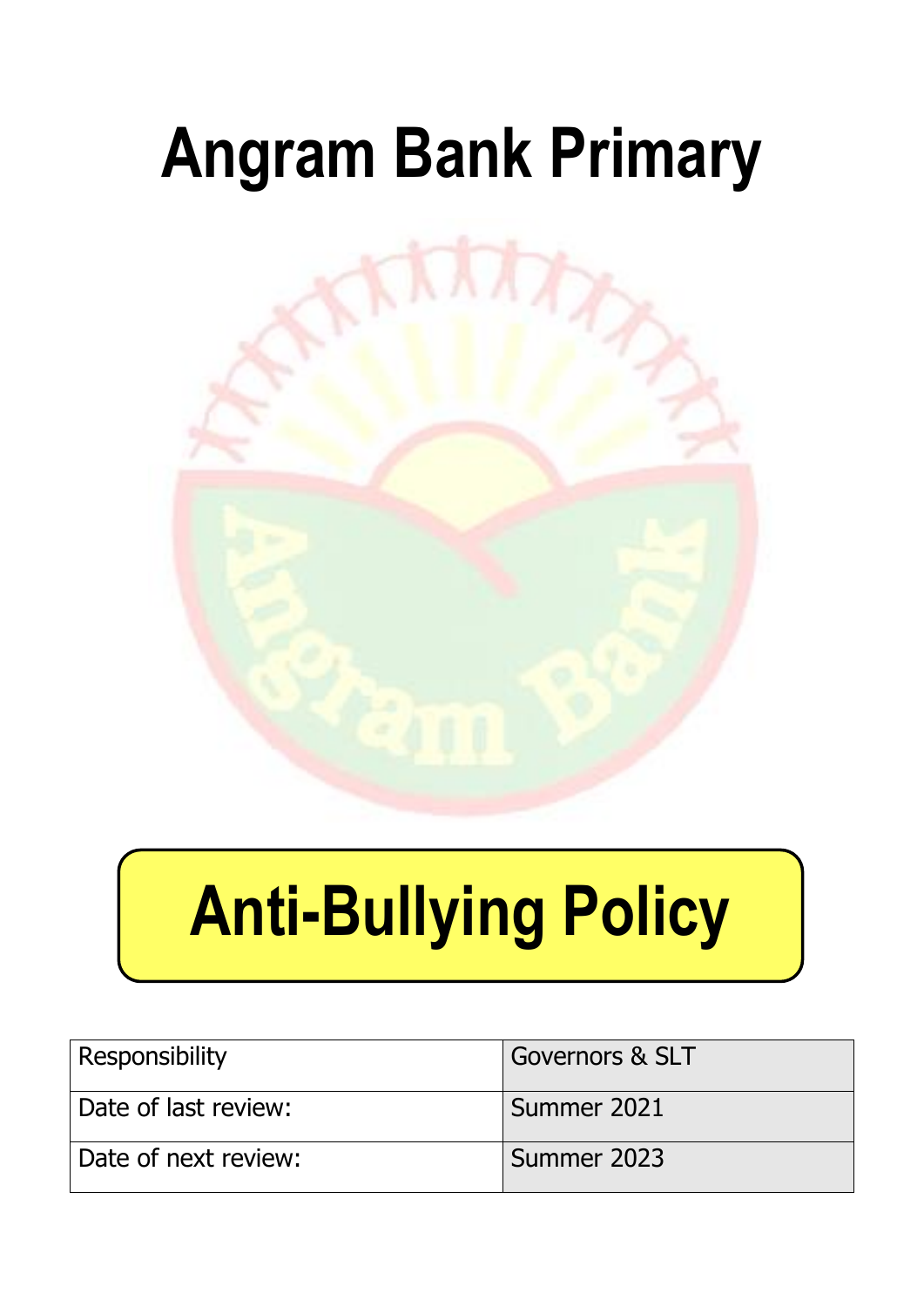#### **Contents**

- 1. Statement of Intent
- 2. Introduction
- 3. Philosophy
- 4. What is Bullying?
- 5. Why are we against bullying?
- 6. Types of bullying
- 7. Signs and Symptoms of bullying
- 8. What causes bullying?
- 9. Actions
- 10. Evaluation Procedures
- 11. The Role of Children and Young People
- 12. The Role of Parents/Carers
- 13. Statement from School Children
- 14. Systems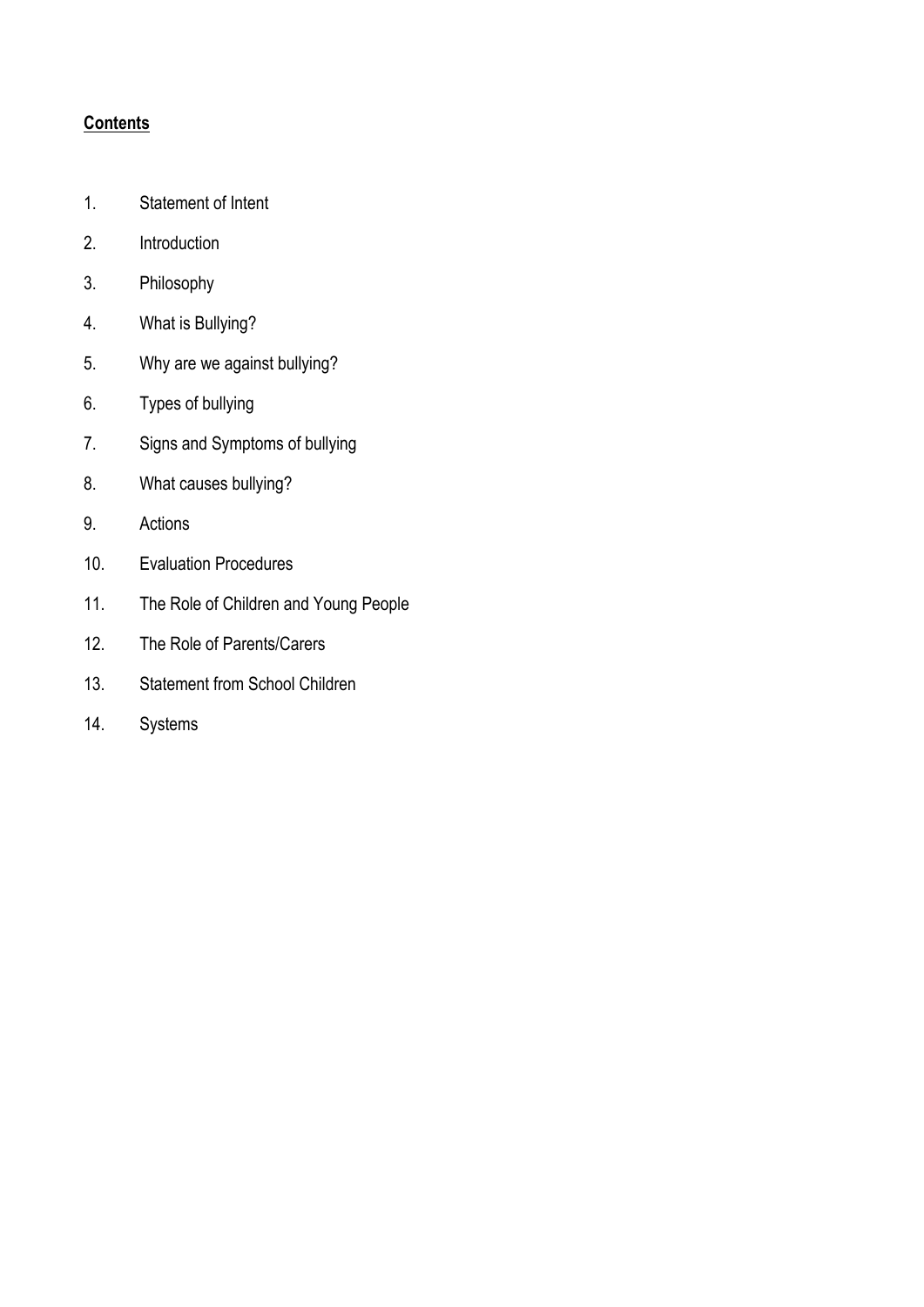#### **Statement of Intent**

#### *The aims and objectives of Angram Bank Primary School in formulating this statement are:-*

- To reduce and eradicate wherever possible instances in which pupils are subjected to bullying in any form.
- To establish appropriate means of providing after care should an incident of bullying occur.
- To ensure that all pupils, staff, parents and governors are aware of this policy and fulfil their obligations to it.
- To meet any legal obligations which rest with the Sheffield Education Service.

#### **Introduction**

Bullying affects everyone, not just the bullies and the victims. It also affects those other children who watch, and less aggressive children can be drawn in by group pressure. Bullying is not an inevitable part of school life or a necessary part of growing up, and it rarely sorts itself out. The damage inflicted by bullying can frequently be underestimated. It can cause considerable distress to children, to the extent that it affects their health and development, or, at the extreme, causes them significant harm (including self-harm).

It is clear that certain jokes, insults, intimidating/threatening behaviour, written abuse and violence are to be found in our society. No child should have to accept this type of behaviour. Only when all issues of bullying are addressed, will a child best be able to benefit from the opportunities available at Angram Bank. This policy refers to all pupils and staff irrespective of gender, race, religion, disability.

#### **Philosophy**

#### *The values and beliefs underlying this policy are as follows:-*

- All bullying is unacceptable, regardless or how it is delivered or what excuses are given to justify it.
- Angram Bank Primary School recognises the detrimental effect on children and young people who may be subjected to bullying and will work actively to minimise the risks.
- Victims of bullying should be treated in a supportive manner, rather than being regarded as a burden to staff and peer groups.
- The harmful effect on educational performance which can be caused by bullying is recognised and Angram Bank Primary School is committed to combating all bullying behaviour in partnership with the relevant agencies.
- Angram Bank Primary School recognises that bullies are pupils who need help and appropriate strategies will be provided to promote acceptable behaviour at all times.

#### **Definition**

#### **What is bullying?**

- Bullying is behaviour which deliberately makes another person feel uncomfortable distressed or threatened.
- Bullying is repeated over time.
- Bullying makes those being bullied feel powerless to defend themselves.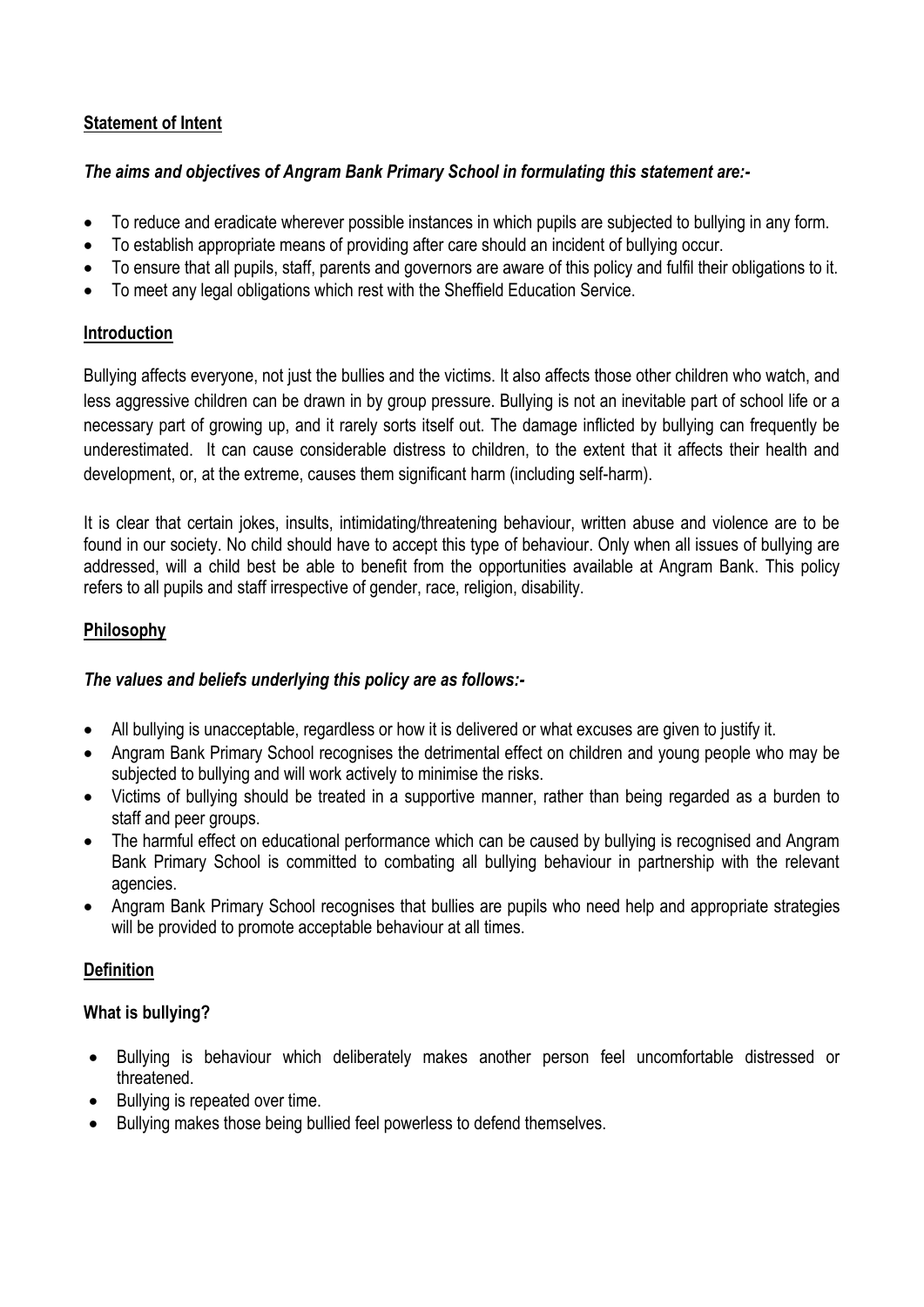#### **Why are we against bullying?**

#### *Because;*

- everyone has the right to feel welcome, secure and happy
- we should treat everyone with consideration
- if bullying happens it will be dealt with quickly and effectively
- it is important to tell someone
- bullying of any kind is unacceptable at our school.

#### **What types of bullying are there?**

- **Emotional** (being unfriendly, excluding, tormenting, threatening behaviour)
- **Verbal** (name calling, sarcasm, spreading rumours, teasing)
- **Physical** (pushing, kicking, hitting, punching or any use of violence)
- **Extortion** (demanding money/goods with threats)
- **Cyber** (all areas of internet, email and internet chatroom misuse, mobile threats by text messaging and calls, misuse of associated technology ie: camera and video facilities including those on mobile phones.
- **Racis**t (racial taunts, graffiti, gestures
- Other Prejudicial bullying linked to a person's beliefs or religions-verbal/cyber/physical or sexual)
- **Sexua**l (unwanted physical contact, sexually abusive comments)
- **Homophobic** (because of, or focussing on the issue of sexuality)
- **Disability** based abuse
- **Gender**

#### **Some of the possible signs and symptoms of bullying?**

A person may indicate by signs or behaviours that they are being bullied. Everyone should be aware of these possible signs and should investigate if the person;

- Is frightened of walking to or from school or changes route
- Doesn't want to go on the school / public bus
- Begs to be driven to school
- Changes their usual routine
- Is unwilling to go to school (school phobic)
- Begins to truant
- Becomes withdrawn, anxious or lacking in confidence
- Becomes aggressive, abusive, disruptive or unreasonable
- Starts stammering
- Threatens or attempts suicide
- Threatens or attempts self harm
- Threatens or attempts to run away
- Cries themselves to sleep at night or has nightmares
- Feels ill in the morning
- Performance in school work begins to drop
- Comes home with clothes torn, property damaged or 'missing'
- Asks for money or starts stealing money
- Has dinner or other monies continually 'lost'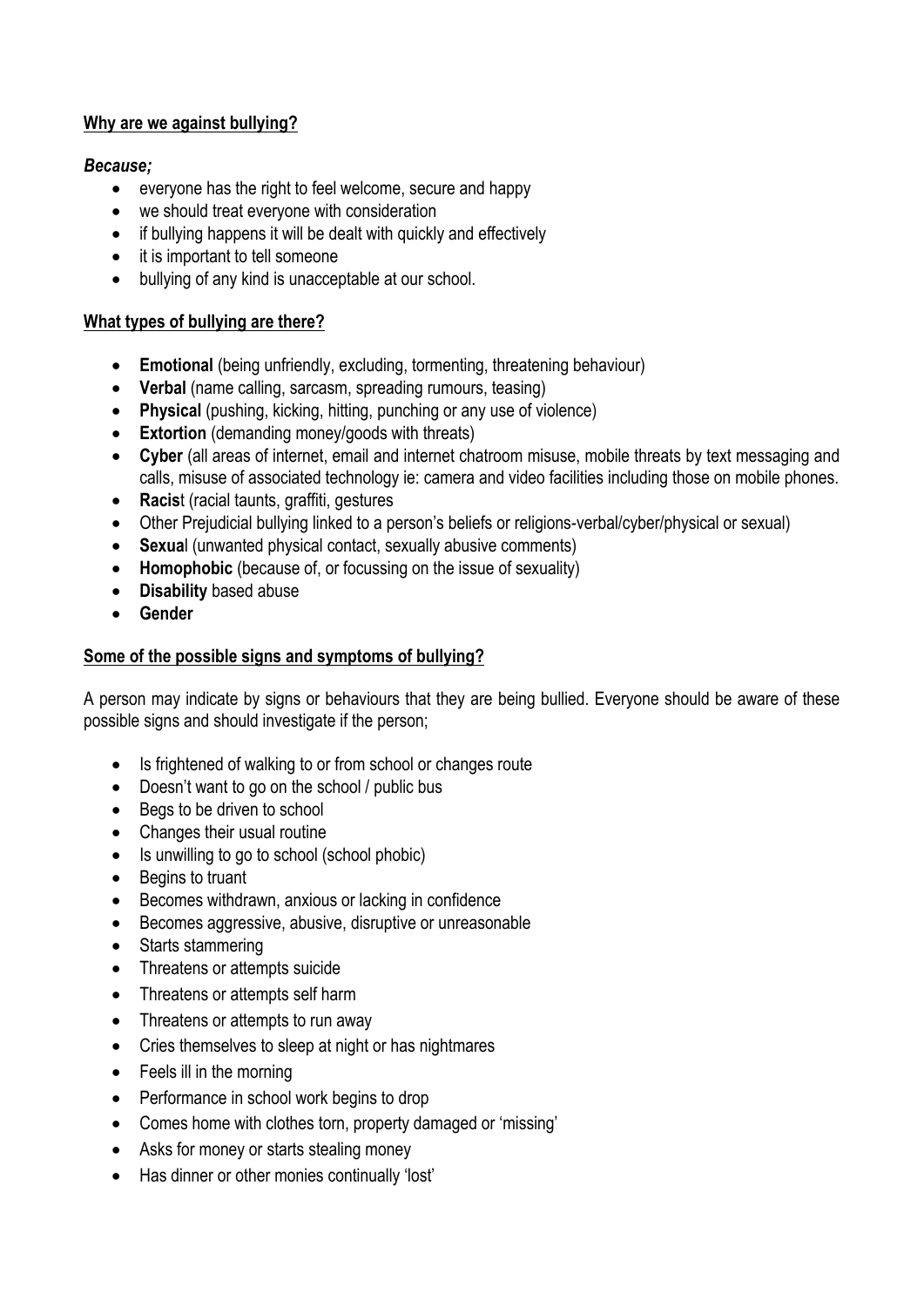- Has unexplained cuts or bruises
- Comes home 'starving'
- Bullying others
- Changes in eating habits
- $\bullet$  Is frightened to say what is wrong
- Afraid to use the internet or mobile phone
- Nervous or jumpy when a cyber message is received
- Gives improbable excuses for their behaviour.

#### **What causes Bullying?**

#### *People bully for different reasons, the reasons could be:*

- to feel powerful
- jealousy
- to feel good about themselves
- to be in control
- because they want something (attention, possession or friends)
- to look good in front of other people
- to feel popular
- because of peer pressure
- to be big/clever
- $\bullet$  for fun
- because they are being bullied themselves
- because they see and pick on an easy target (small, won't tell anyone, lonely or different in some way)

#### **Why is it important to respond to bullying?**

#### *Bullying Hurts!*

- Everybody has the right to be treated with respect.
- Everybody has the right to feel happy and safe.
- No-one deserves to be a victim of bullying.
- Bullies need to learn different ways of behaving.
- Our school will respond promptly and effectively to reported incidents of bullying.

#### **Actions**

#### *Actions to combat bullying by Angram Bank Primary School*

- We will address bullying through the Curriculum and through learning associated with RHSE and online safety.
- We will be involved in education initiatives that can help challenge bullying.
- We will provide access to appropriate advice and support for both victim and perpetrators.
- We will actively engage children and young people in challenging bullying.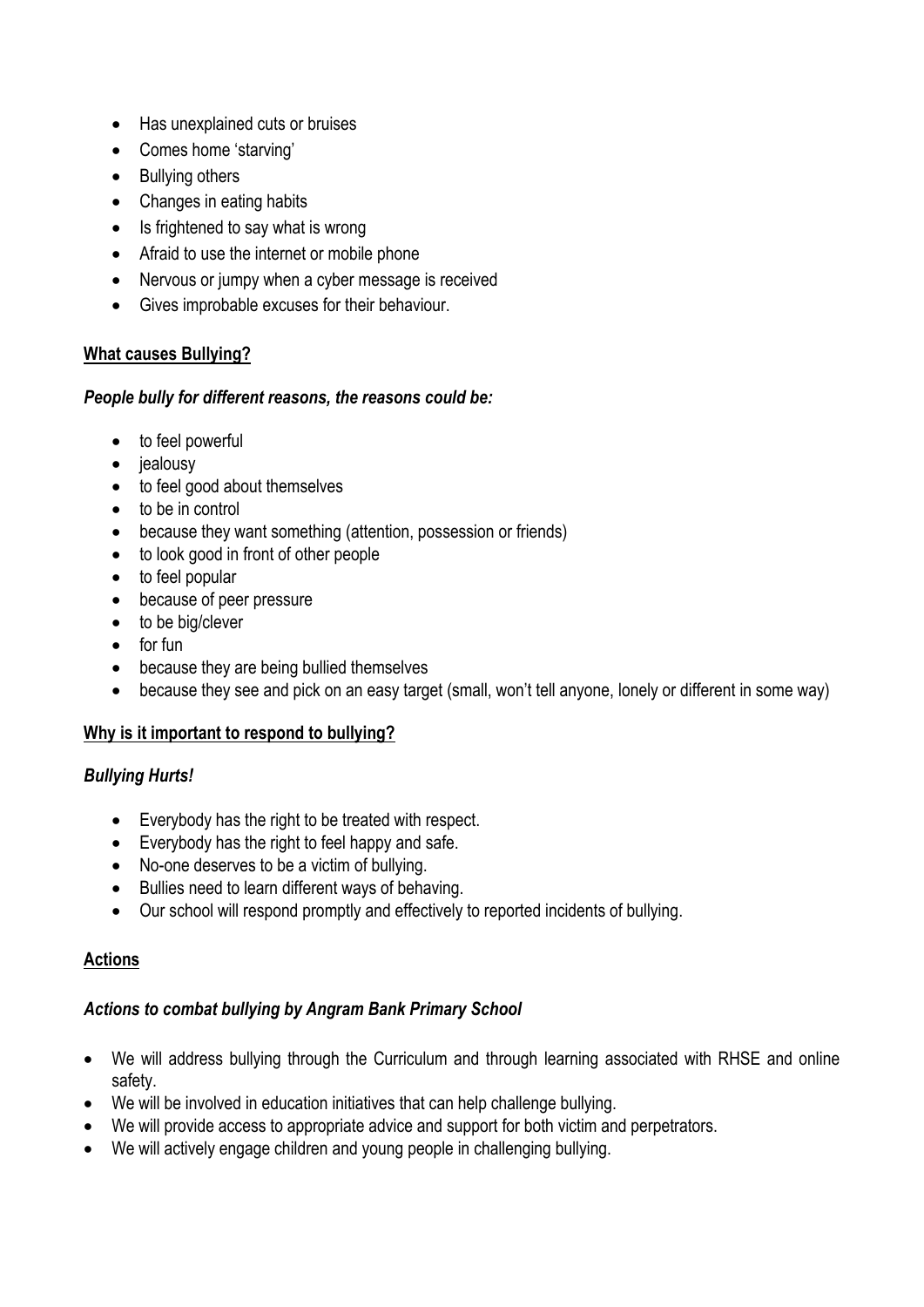#### **Evaluation Procedures**

#### *Angram Bank Primary School will carefully monitor and evaluate the effectiveness of the policy by recording the number of incidents of bullying.*

#### **Personal Development**

This threads seamlessly through everyday life at Angram Bank Primary School and is taught explicitly through RHSE. Angram Bank Primary School will through the teaching of Personal Development:-

- Promote British and School values
- Actively promote positive learning behaviour
- Develop good relationships and respect the differences between people.
- Develop children's cultural capital so that they can play an active role in society.
- Develop the social and emotional wellbeing of every child.
- Help develop confidence, self-esteem and responsibility and make the most of their abilities.

#### **The Role of Children and Young People**

An Anti-Bullying Policy can be effectively introduced and enforced in a supportive school climate where children, staff and young people have an understanding of bullying and expectations. In this regard the children, staff and young people are expected to be responsible for their personal conduct and behaviour and supporting others by reporting concerns (not keeping secrets) and promoting anti-bullying messages and positive Citizenship.

- Report all incidents of bullying using the procedures in place in the individual establishment.
- Act in a respectful and supportive manner to their peers, reporting any suspected incidents which the victim may be afraid to report him/herself.
- Adhere to and promote the aims and objectives of the anti-bullying policy.
- Refrain at all times from any behaviour which would constitute bullying, or could be construed a bullying behaviour.

#### **The Role of Parents/Carers**

Parents/Carers play a vital role in the education and care of their children. They can assist in combating bullying in a number of ways by not accepting such behaviour and by influencing children of the importance of appropriate behaviour towards others and the importance of reporting to an adult when they think someone else is being bullied.

- Stress to their children the importance of appropriate sociable behaviour and not acting in any way that would make the situation worse or could be seen as bullying or threatening against another child.
- Reporting any misgivings they have concerning either victims or perpetrators of bullying sharing concerns as soon as possible, not promising a child that they will not tell anyone.
- Actively endorsing and supporting the Anti-Bullying Policy, by acting responsibly and calmly.
- In the event that sanctions are necessary make clear their disapproval of this behaviour.
- By not automatically dismissing the suggestion that their own child could be involved in bullying another child and work positively with school to change the behaviour.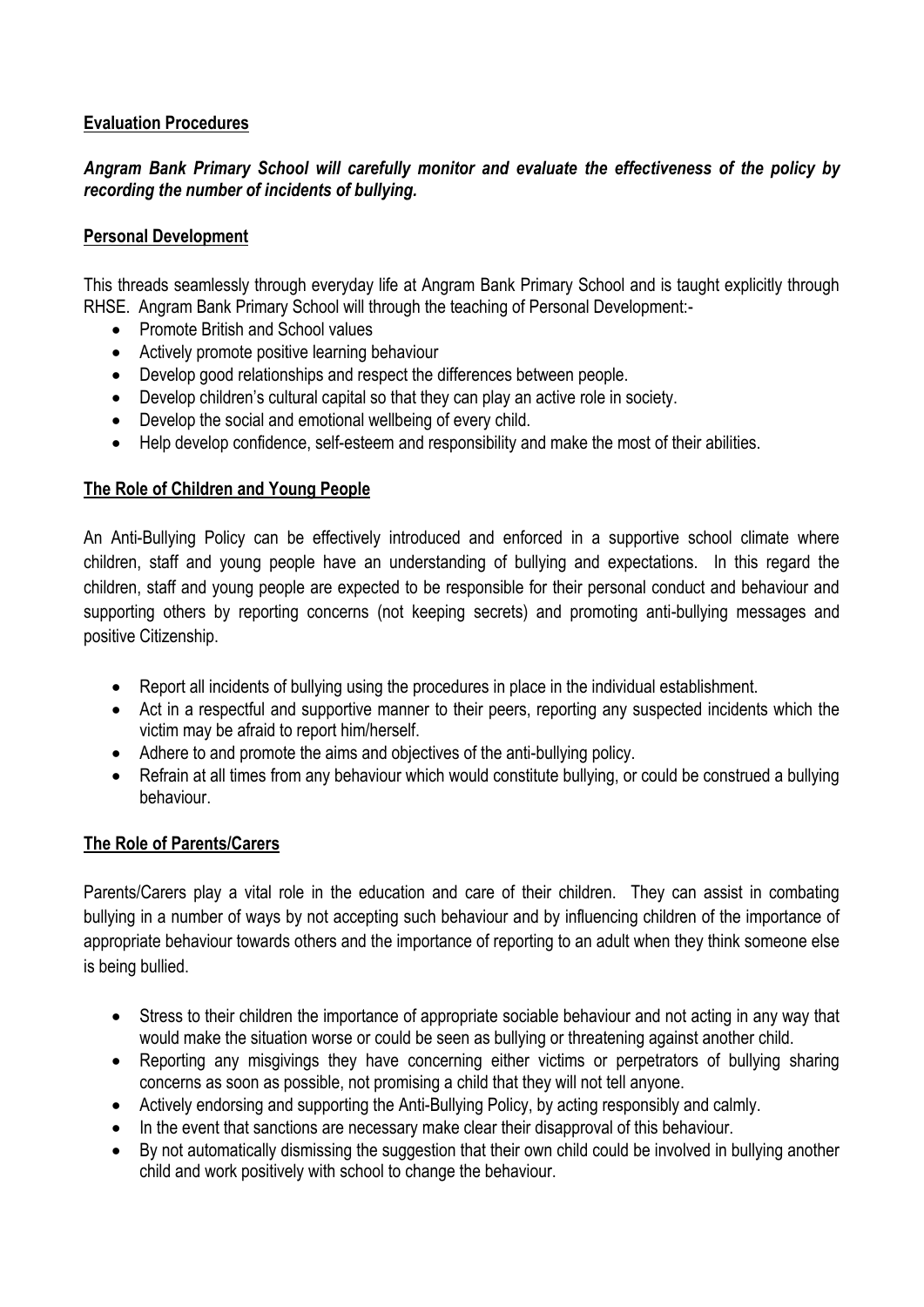

### **Statement from Angram Bank School Children**



- *picking on other children*
- *threatening other children*
- *physically hurting somebody for no reason*
- *verbally abusing somebody*
- *being unkind online*
- *Bullying is something that is consistently repeated over time.*

**We believe that Angram Bank Primary School can prevent bullying by:-**

- **children telling an adult when they are being bullied.**
- **children telling an adult when they see somebody being bullied**
- **having learning about bullying**
- **including everybody in what we do at school**

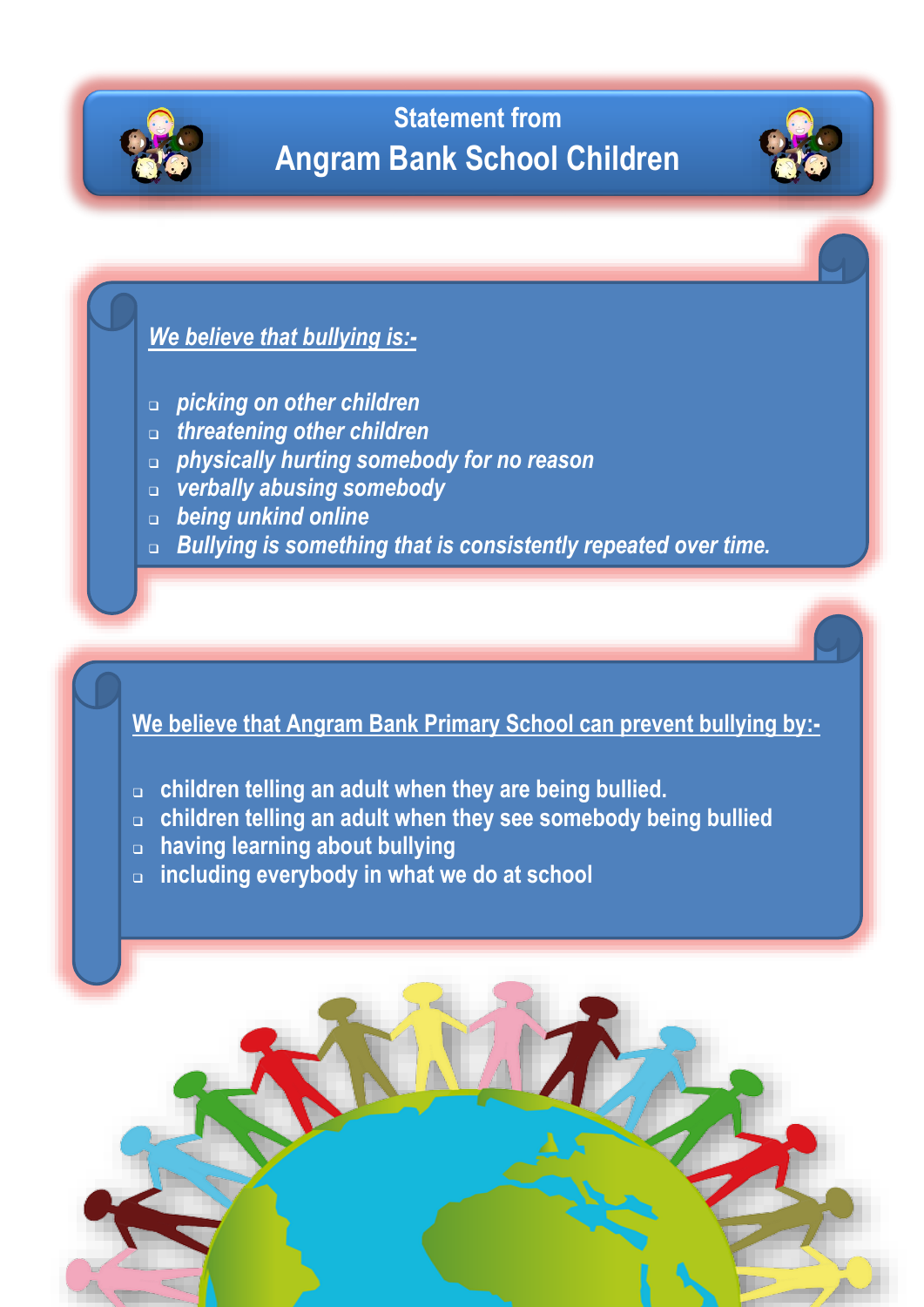#### **APPENDIX**

#### **Angram Bank Primary School**

#### **System for monitoring and supporting pupils who have been bullied**

The following system will help monitor and support any pupil who has been bullied. The records are confidential. They will be held by the members of staff involved in supporting the pupil. The records will be available to the pupil's parents on request.

- The information can then be used as **"evidence"** eg. When a pupil has allegedly been bullied by the same pupil on several occasions.
- When a parent is not accepting the fact that their child has been involved in several incidents of alleged bullying.

#### **Procedures**

- Each class teacher will record instances of alleged bullying in CPOMS.
- If the same pupil is allegedly bullied on several occasions the class teacher will move the child onto the anti-bullying procedure, which will include a weekly meeting with parents.

The child is designated a member of staff who will follow the procedure outlined below.

- 1. The designated members of staff will inform the child that they are being supported through the school's anti-bullying system.
- 2. The system is confidential and a matter between the pupil, their parents and relevant members of staff.

#### **CPOMS**

- CPOMS is used to record and monitor all incidents.
- The relevant member of staff will gather information and contact parents to inform them that their child is being supported.

#### **Daily monitoring**

- The pupil reports to the nominated member of staff on a lesson/break basis.
- A simple thumbs up indicates that there have been no incidents of bullying.
- A thumbs down indicates that the pupil is unhappy.
- If the child gives a thumbs down, the teacher will see the pupil after the next lesson to gather relevant information.
- All the information gathered can then be reported to parents and recorded on CPOMS.
- The system stops when all parties are satisfied the bullying has stopped.